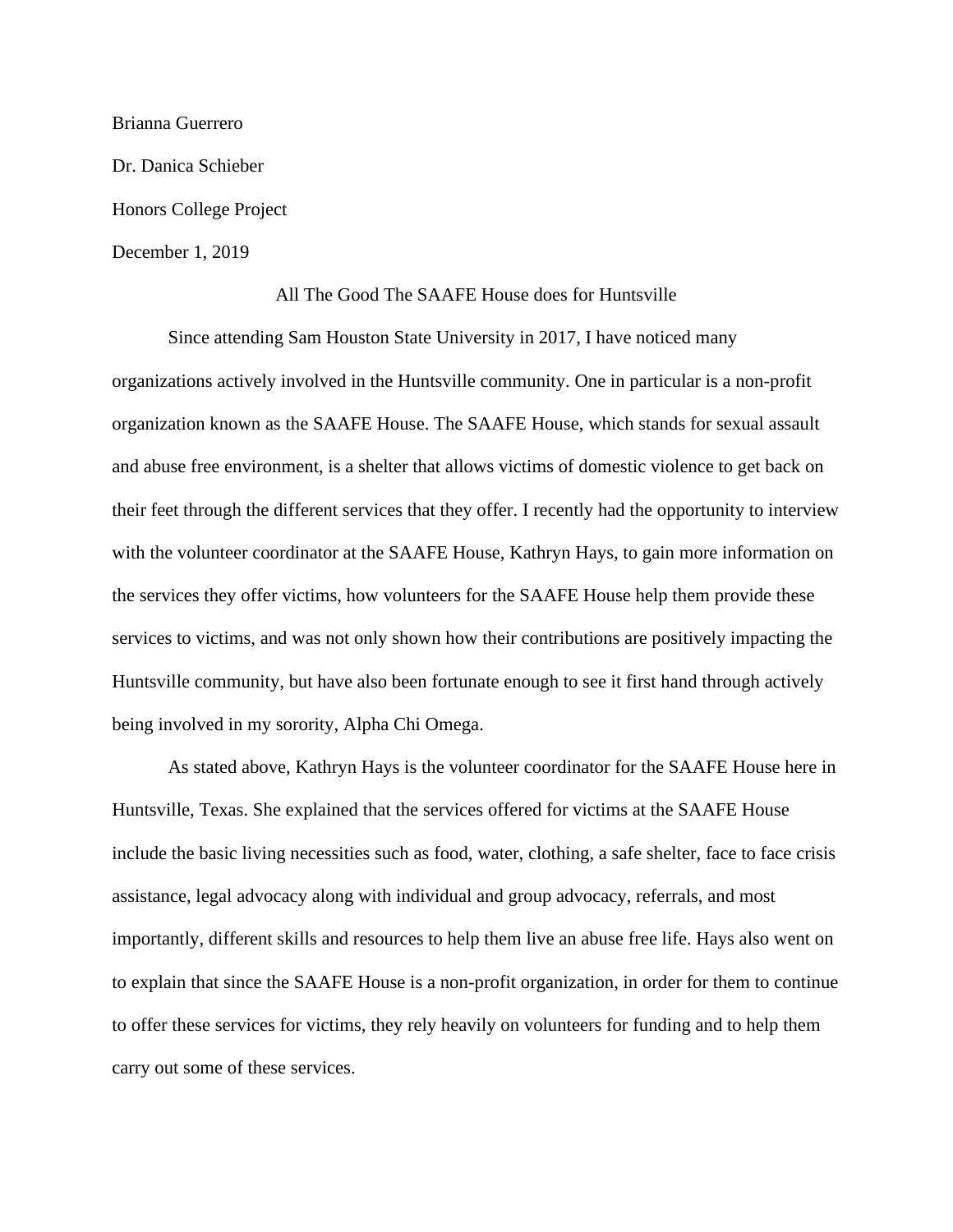The volunteer process for the SAAFE House is lengthy, but is necessary because the information of victims is confidential and this process is put in place to ensure that these victims are kept confidential for their own safety. The process includes the application, interview, references, background check, and orientation. Once these five things have been completed, then an individual can begin their volunteer work at the SAAFE House through either their support services, clerical work, the resale shop, or through direct services. The support services at the SAAFE House includes volunteers organizing their pantry and cleaning/ arranging the play therapy room and other rooms where victims may enter. The clerical work includes volunteers helping administrators file, answer phones, and handle finances and personal records of victims. The resale shop includes volunteers selling different items such as clothes, shoes, toys, living room decor, kitchen utensils, and much more. Lastly, the direct services is a bit more complex because it requires a 40 hour training plus the orientation, whereas the support services, clerical work, and resale shop only require the orientation. The reason for this is because volunteers for this service work directly with the victims. Volunteers for the direct services can be used as forms of transportation for other people, taking care of children while they or their guardians are in sessions, and being advocates for the victims. An example of a volunteer being an advocate for the victims would be a medical support advocate where they meet clients at the ER if they have been sexually assaulted and essentially are their voice and help them understand the system when they may not know. All of these services offered through the SAAFE House are extremely important for the victims, and in order for them to continue to be offered, volunteers truly are needed to allow the SAAFE House to continue to operate.

The SAAFE House is positively impacting the Huntsville Community in more ways than one, but the number one way that they are making a difference in Huntsville is through how